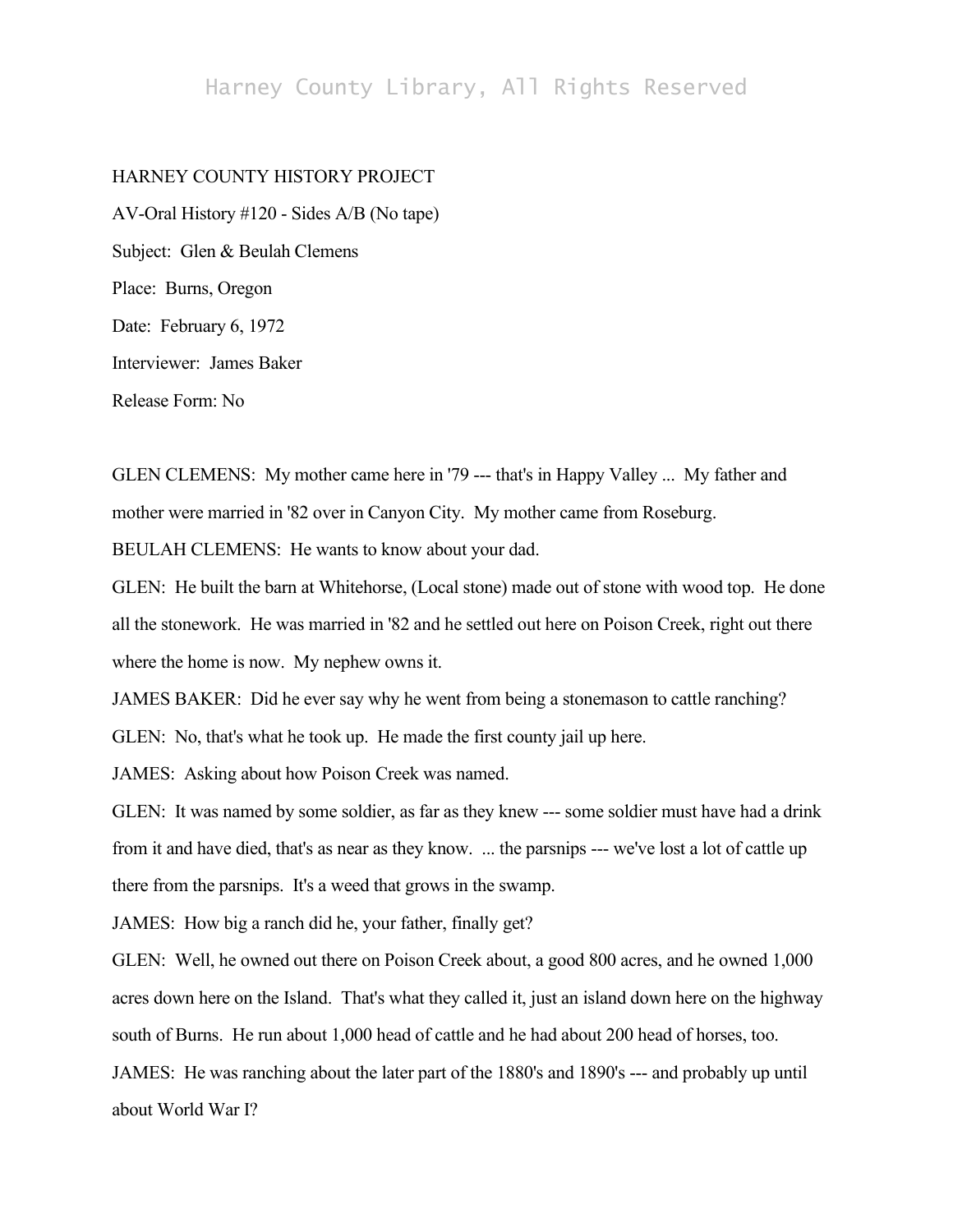GLEN: Well, he passed away in 1920.

JAMES: Well, by that time, of course, you and your brothers had the ranch?

GLEN: Well, no, I started in when I was about 17 years old taking care of the ranch. My other brothers were off doing for themselves. They weren't on the ranch at all. And then he sold that place down on the Island; they always called it the Clemens Place. And now my nephew, he was named after my father, Pete's son, he owns part of the ranch.

JAMES: Well, that gives me an idea of the land. Are there any human-interest stories that you remember about Poison Creek?

BEULAH: There's a lot of them he shouldn't probably tell.

JAMES: Do you mean because they were lies, or --- Okay, now you mentioned Harney --- what's there now, of course that used to be close to Poison Creek.

GLEN: Oh, no, that's about 15 miles from Poison Creek to Harney.

JAMES: What do you remember as the earliest buildings out at Harney?

GLEN: Oh, Fred Haines Store --- about the first time I remember being there, he bought me a new saddle. That would be somewhere along about 1905. I was a small lad, and he bought me a saddle there at this store ... They had about three saloons there and they had a post office.

JAMES: Did they have any churches?

GLEN: No, just saloons, no churches. That was a rough old place.

BEULAH: They had a killing right in the street there.

JAMES: Can you remember a killing?

GLEN: Well, I couldn't, but my father and my brother were there the day he got killed. Well, they heard the shot, but they never seen it.

JAMES: Who is this fellow that you are talking about?

GLEN: Stroud --- Stroud

JAMES: How was he killed?

BEULAH: They shot him.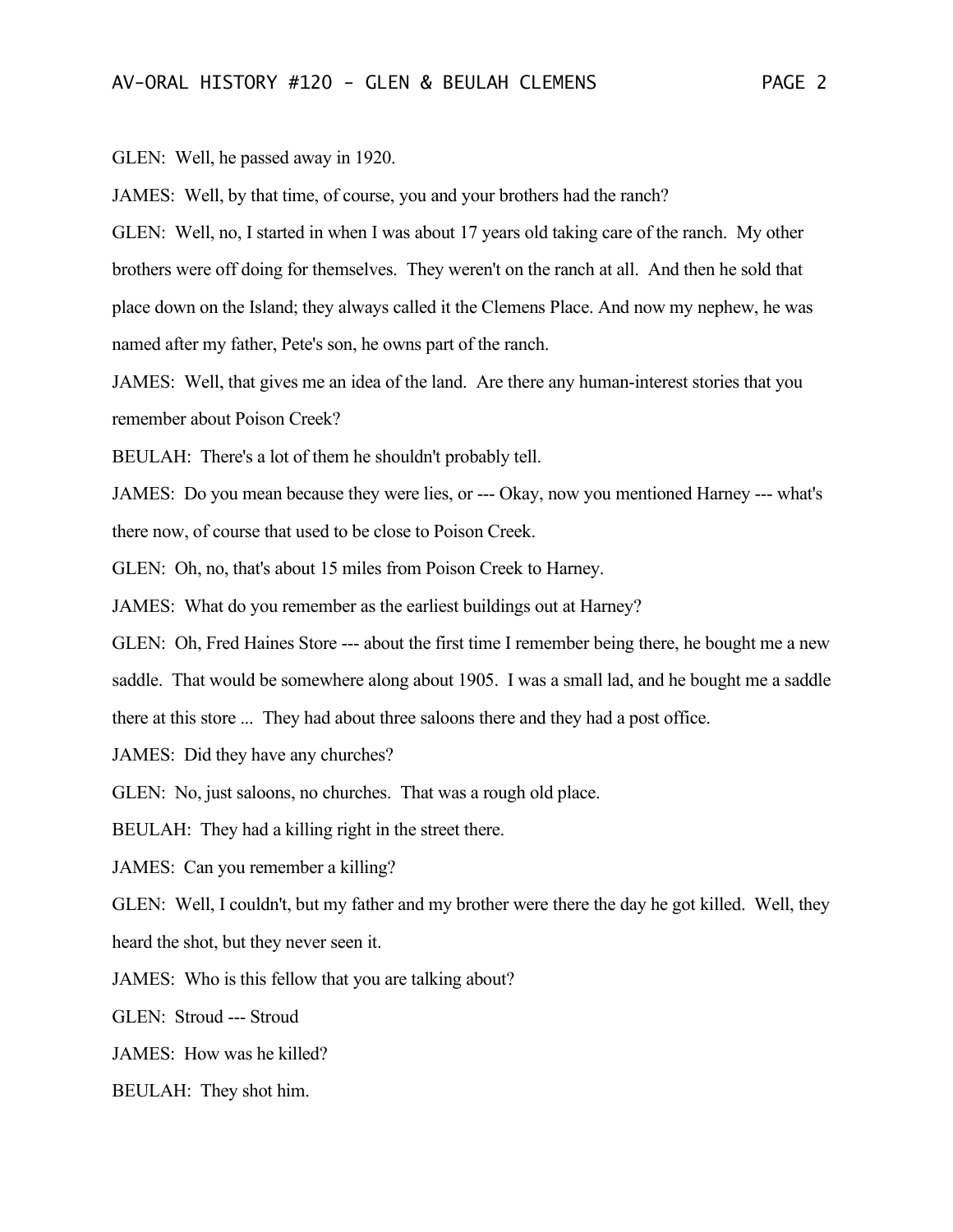GLEN: He was Marshal there, you see --- there was a Bunyard and a Buckland --- there were three fellows in this shooting.

BEULAH: There was a brawl in the saloon, fighting.

GLEN: This fellow came out of the post office, as near as I remember now, and they shot him just as he came out of the door, they were sniping.

JAMES: They kind of ambushed him?

GLEN: Yes, and they shot him, and he was a Marshal, and his name was Stroud. I'll tell you the year, that was the year we threshed the grain there on the old Company place. I found the grain there; I was about 17. My brother and I found the grain on this place. My father run a threshing machine, and they were threshing there at the time this occurred. That would be about 1911 [1912]fry.

JAMES: Well, I still don't know much about Harney, what would be a good thing to know? BEULAH: Well, you see the Fort was there.

GLEN: Fort Harney was there, that's further back up than where the city was, back up in the canyon.

BEULAH: They didn't have a County Seat at that time, and as they tell it they wanted the County Seat here at Burns. Burns had the population.

GLEN: Harney was the County Seat.

BEULAH: But anyway, they went up there one night, a bunch of them, and stole all the books and brought them down here, and they've been there ever since.

JAMES: You mean there were some people from Burns, probably respectable citizens and ---

BEULAH: Yes, and Burns has been the County Seat ever since.

JAMES: Well, that's law and order for you.

BEULAH: They had quite a school there.

GLEN: Oh, yes, a nice schoolhouse.

JAMES: Did you go to school there?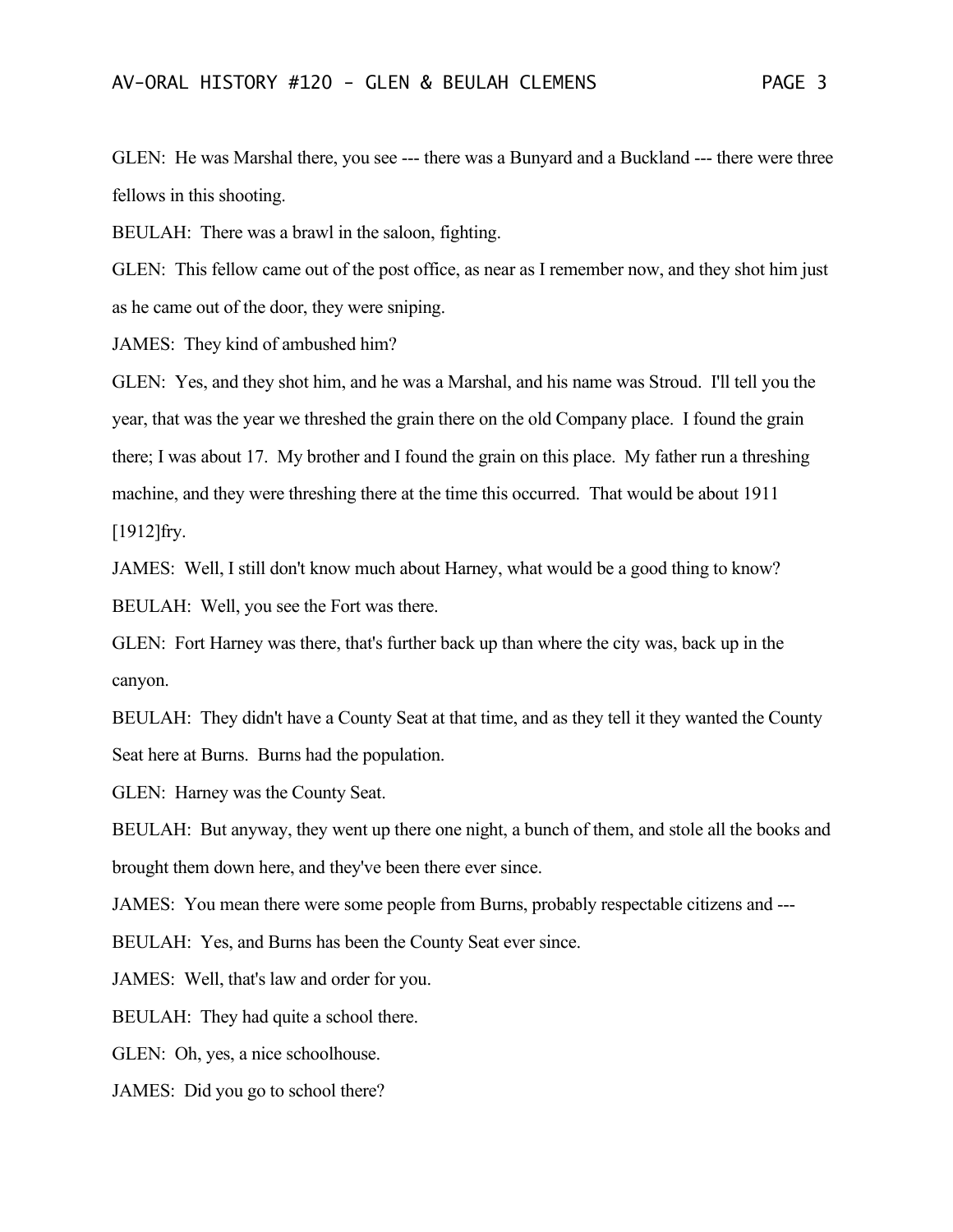GLEN: Oh no, went to Poison Creek, what little school I got.

JAMES: Well, tell me about that school you went to, what do you remember about that? Did you ever run a teacher out?

GLEN: Oh yes, by gosh, I tell you, they couldn't hold a teacher. There was one old lady there --- Lena ... they could never keep her there. She tried it about three different times. Kids then was 20 years old before they got out of the 8th grade. There was about 40 kids went there. It and Burns was the two main schools in Harney County. Some of the kids walked three miles, and some of them came ten miles on horseback. I rode four miles to school on horseback. In them days we had awful cold winters.

BEULAH: We went there for quite a number of years, and they couldn't keep a teacher. And finally, this lady, she weighted about 300 pounds, they got her in there and the first time any of these guys gave her any lip, she went right down there and grabbed him and ...

JAMES: Glen, could I get you to describe her, this teacher, I'm curious about the humorous part of it. You don't have to mention any names.

GLEN: I don't think she was over 18 years old, or 20, when she took this school and she straightened them out there. One kid there thought he was pretty tough, and she told him if you don't straighten out, I'll straighten you out. And he gave her some sass, and by golly she just went down there and shook him up. And the rest of us seen it, and we figured we'd better be good too. I could tell you a lot of them that went there. But most of them was just full of the devilment. Have you ever talked to Joe Fine?

JAMES: Oh, yes.

GLEN: Well, Joe Fine and Alvon Baker --- no, not Teresa Baker, Ida Cross, Ethel Hotchkiss. JAMES: I talked to Judge Hotchkiss.

GLEN: No, they never went out there. Just the girls, the Whiting girls. There was Cowings, and Edna Black; Fred Black went to school there too.

BEULAH: One room school, one teacher taught all 8 grades.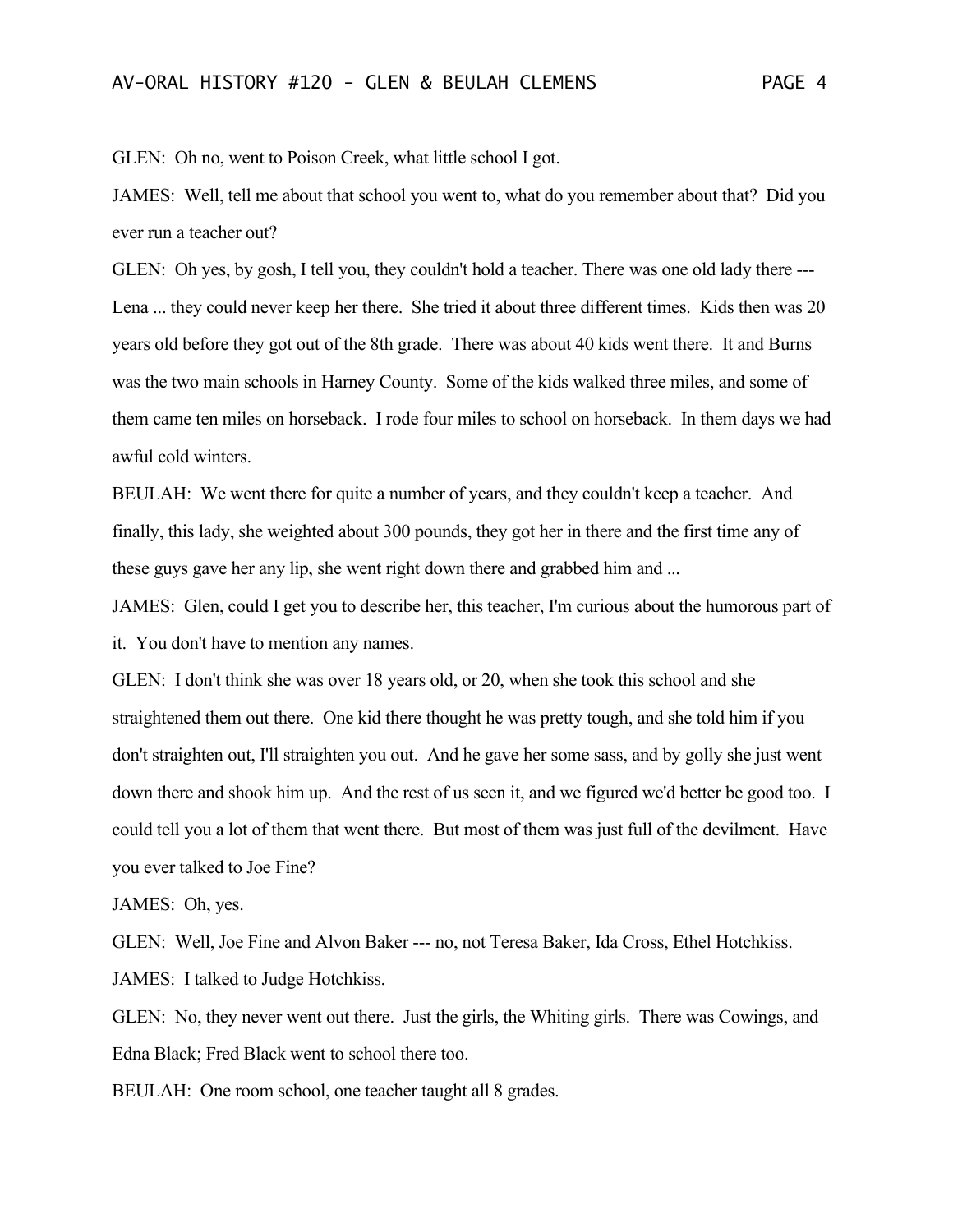GLEN: You only had school only just six months.

BEULAH: Most of these guys learned to figure, and they all turned out pretty good, pretty well to do now.

JAMES: Did you have recess time?

GLEN: Oh, yes, recess would be about 10 o'clock and the ... noon.

BEULAH: Tell him about bringing your lunch.

GLEN: Well, I went a horseback, and I had this horse, and he was pretty trained. And he'd buck me off sometimes, every morning, go about a mile, and after we went about that distance, he'd be all right. I couldn't ride him, he'd buck hard, and he'd throw me off. He'd never walk with me; I'd get off him and I'd go on to school --- until the next morning. Of course, I had to leave about 7 o'clock in the morning to get down to the school, and I would always --- I never could carry no bucket or anything, I'd tie my lunch on back of the saddle. And a lot of times when we got there, that lunch would be froze solid, and we'd always have to put it under the stove and thaw it out. And then Joe Fine, he came from way up on the ---

## SIDE B

GLEN: Well, you see, my brothers were about 10-12 years older, and my mother and father went to town ... so my dad he went off and left the saddle on the horse, he never took it off, and left him in the barn. And the barn door got open some way and the old horse came out, and of course they had the harness hanging on the pegs there, the work harness, and the old horse caught part of that harness on the saddle horn ... That was lots of fun, he was in the corral just running around, just bugging us, and so they thought they'd have some fun. And when he started to settle down, they got a coal oil can, 5-gallon coal oil can and they tied that to his tail. And my god, he went out of there and it seems like he jumped over the corral and got out. And finally, they got him back and they got that off. Cause they knew darned good and well if they didn't --- but they never told Dad, or they'd have got a good tanning. We used to do all them things.

JAMES: Sounds like kids putting tin cans on cars now, when people get married. Thought I'd ask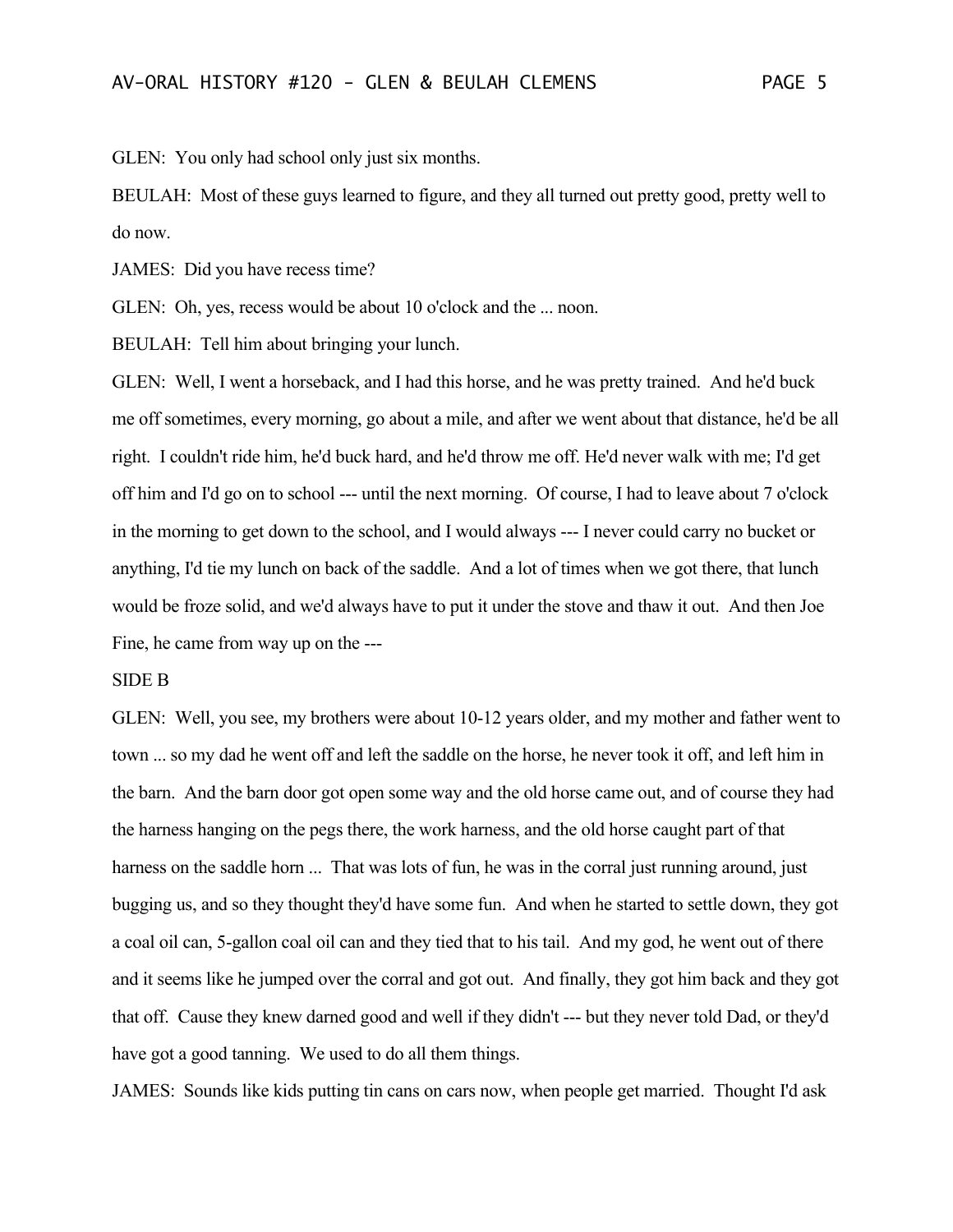you about shivarees.

GLEN: Oh, yes, they had shivarees in them days, but no more.

BEULAH: Well, they just got together, tell about how they shivareed --- they got together and got tin cans and bells.

GLEN: Well now, when we was married ---

BEULAH: They used to have shivarees all the time.

GLEN: Yes, when you got married, they'd always have that, and they'd all come to the house and have their cans and rattle them, you know, around the house. And then they'd come in and you'd always treat them, and that's as near as I can tell you about that.

JAMES: Well, I heard somebody nearly got shot at, at one of them, I believe that was at the South End. Yes, he said, "Who's out there," and somebody said, "Duck, he's got a shotgun." And he opened the door and fired.

GLEN: Well, I tell you down in that country it was pretty tough in those days.

BEULAH: The state police went down there one time, and these old guys had been killing antelope or something, I guess, and he went down there and thought he would catch them. And he went up to the gate and, by golly, and this old guy had the gun right at the door and says, "Don't come through that gate, just go back the same way you came." And he did too. You know, those old guys lived down in there isolated, and they meant business, there wasn't any fooling.

GLEN: Your darn right, they lived out there in them wide-open spaces.

BEULAH: Tell him about the time the sheepherder wanted to put his sheep on your land, and how the neighbors got together, and they didn't wait for the law.

GLEN: Oh, I can tell a lot of stories.

JAMES: Well, I tell you, we can do it this way, that is, just to get the incidents down, because for my purposes, I don't know about the Library, but for my purpose's names are just immaterial, so you just say this guy or this fellow, leave their names out.

BEULAH: Well, some of these guys out at Poison Creek would hear that, they'd know just exactly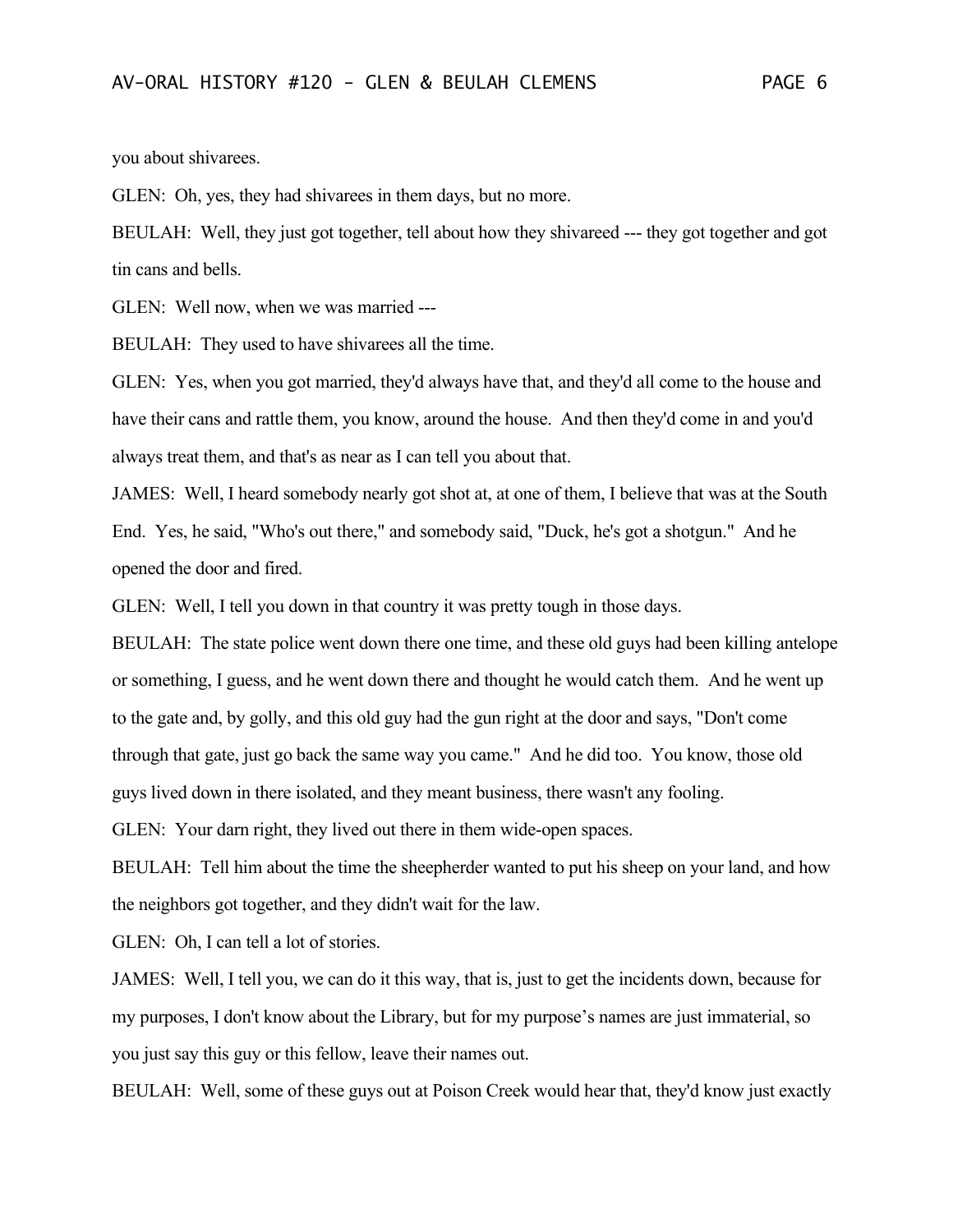who it was. They would know, but there would be no names mentioned. I believe Alvon Baker's the one who ...

GLEN: See at first, they had a man teacher there too ... and so they got this man teacher in there, and that's the first man teacher we had. So, he looked a little different to us, so there was two brothers, they were called the Stubblefield brothers, and they were kids bigger than the rest of us. I'd say a couple of years bigger, and so we used to go out in the toilet, that's the four of us, there was Alvon Baker and ... William Fry and myself. The four of us fellows, and we'd run in there and we'd get in the toilet, and we wouldn't let the others in. And so, they tried to get in there and we broke the door down.

And, well, that was on a Friday, so when the next Monday come the teacher saw the door broke down and he wanted to know what happened out there. And he put us all out on the mat, and so we told him we was in the toilet and these brothers, I forgot their names, they said they wanted in and we wouldn't let them, and broke the door down. Well, he says, "Guess I'll have to give you fellows a tanning." Well, there was six of us in the layout, and well, he lined us all up there and I think he took Alvon Baker first, and he had a boil on his hind side ... and that old teacher he just warped him good. Well, he went back, and he was bawling, it hurt. He went through the rest of us four, and so he went to go on these other two, and by God they started to run, and run out the door. And they had those big brooms they swept with out there and the teacher took after them, and one of them, he hit him over the head as he went out the door. And they never did, the two Stubblefields, they got away. But he treated all us four, but the other two never did come back. BEULAH: You know in those days most of them never did go more than the 8th grade. GLEN: No, the 8th grade was as far as a kid ever got.

BEULAH: And then we had our County Clerk here, Erman Dillman for years and years, he taught school down at Suntex, or someplace around in there. But anyway, he only had an 8th grade education.

GLEN: The girls, they'd go to the 8th grade, and then they was teachers.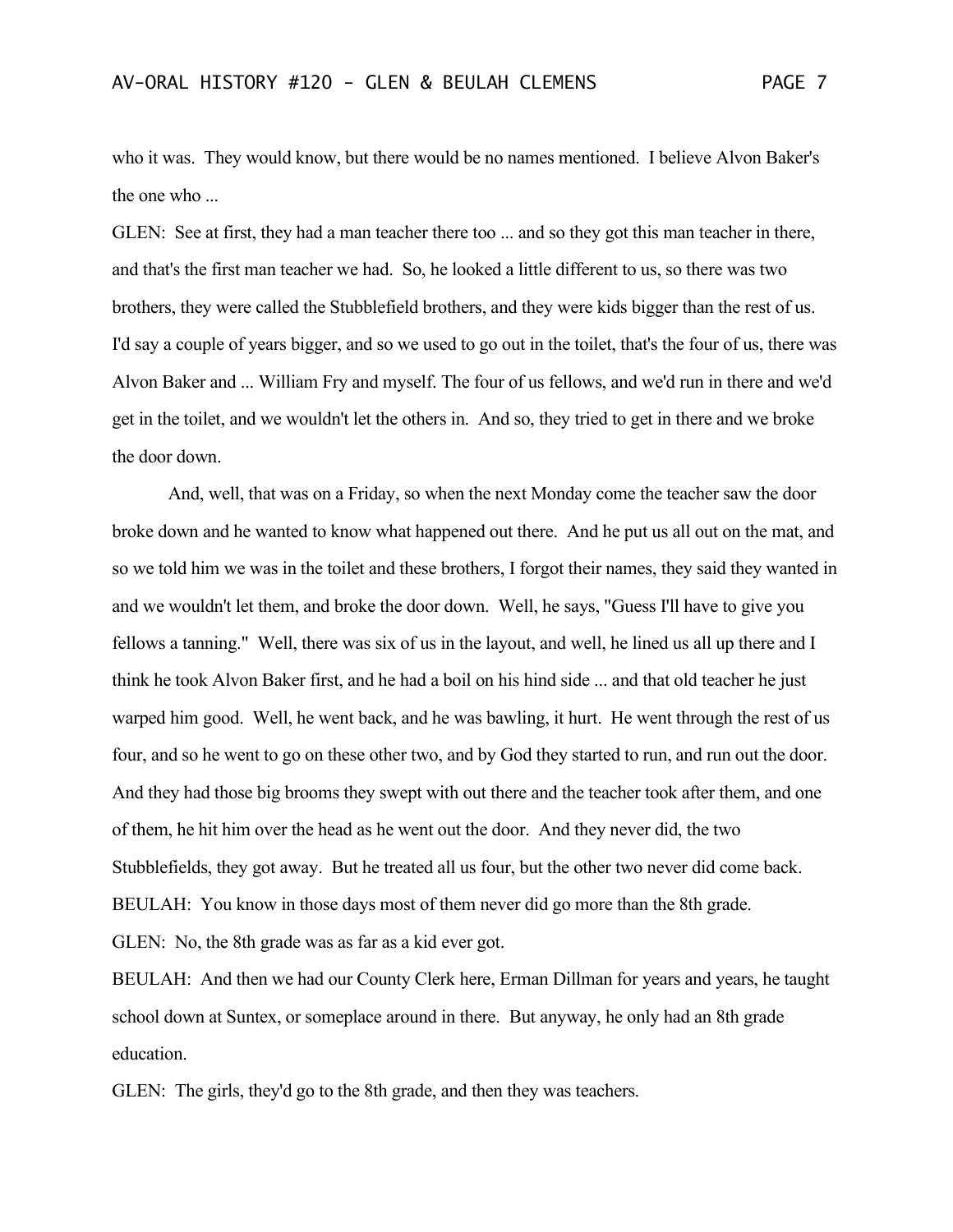BEULAH: And I actually believe the kids in those days could read and write better than they do now. You can't hardly read the writing of these high school kids now.

JAMES: This shivaree thing has my interest; can we get around back to that?

GLEN: Well, only one time I went to a shivaree ... Williamson ... oh, he must have been about 35 years old and married a girl 15 years old. And they had a little sawmill up here about where Idlewild is.

BEULAH: You know, about all there was to that shivaree, somebody started it, and they said, come on, get your tin cans, and they'd always get tin cans and rocks and things, and they'd all just make it secret. And they would never know when they were coming, and they'd just come up to the door, and away they'd go.

JAMES: Did they ever sing songs?

BEULAH: No, I don't ever remember that. No, they just wined and dined, and no violence or anything. They just made a big ...

JAMES: Well, I've heard up in Kansas where they kidnapped the bride.

GLEN: Oh yes, you bet, they'd do that too.

BEULAH: And then later on when Bobby Smith, Speaker of the House, when he was married, they made him wheel her down the Main Street in a wheelbarrow.

JAMES: That was fun.

BEULAH: Oh, yes, they used to kind of take them away, I guess, once in a while. People used to play jokes.

GLEN: Oh yes, they'd play jokes on people then more than they do now. In them days always playing jokes, you know. I know my brother; he was going with this schoolteacher who taught school there. And they used to tease, and I'd go, and I had my horse --- I had a gentle old horse at that time, and I'd always ... and she's living yet this old lady, Hattie ... We was just talking about it today. She's about 90 some odd years old now. But she was a swell looking girl at that time, and all the boys, there was my two brothers and there was two or three other fellows all stuck on her.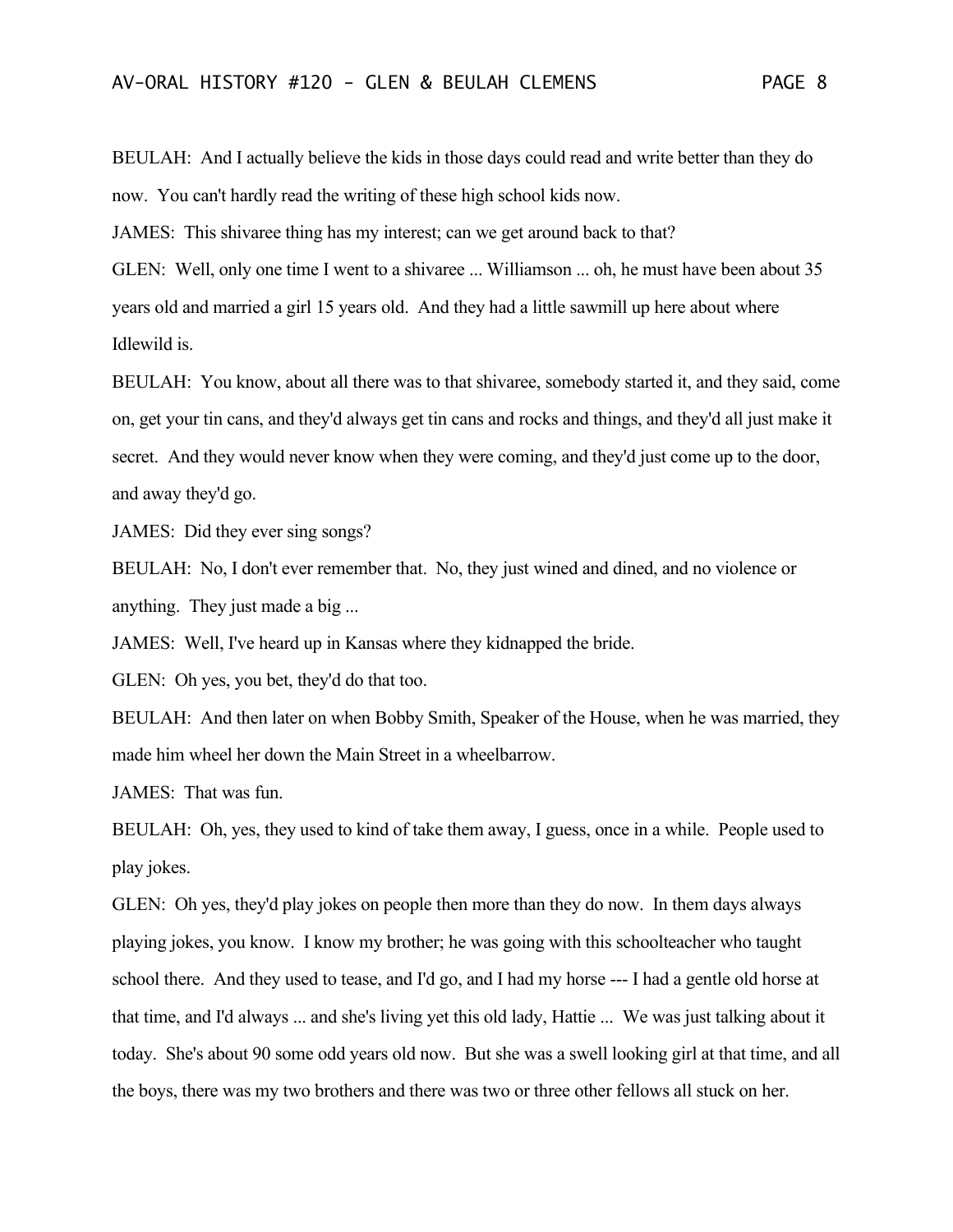And she was kind of a flirt, you know, and she had all them boys after her. And my two brothers, they got into a scrap over her and, well you know, she'd go with one of my brothers one Saturday night, and then maybe the other one next, and then maybe somebody else. And that's the way she was. And so, then she thought a little bit more of this one brother than she did of the other one, and she gave me a note, yeah, I was about 8 years younger than them, and she give me a note to give to my brother. And my next brother older than I, we always got along pretty good, and my older brother, he just whopped the hell out of me lots of times. But anyway, she give me this note to give to Cal, and I brought it home to give to him, and he knew I had it and he tried to get it away from me, and I wouldn't give it to him. And finally, I give it to Cal and then they nearly got into a scrap over it in the house. She was a nice woman. She lives over around ...

JAMES: You're talking about Saturday nights; you talk about going to dances.

GLEN: They'd go to these country-dances around. And one-time Cal, he took this girl up to this dance in the cutter. And he had two horses and this nice little cutter, by gosh, the boys all --- this cutter wouldn't weigh over 100-150 pounds. The boys took that cutter and took it way up the canyon and hid it. And when he got ready to go home, he didn't have no way to take his girl. They'd hid it in the rim rock up there. They took the horses and tied them to the fence, but no cutter. BEULAH: People would get their amusement that way. And, you know, we'd have these countrydances every Saturday, and they'd pile into these ---

JAMES: Up here, where would the dances be?

GLEN: Oh, right above where we lived there, it was a farmhouse. They've moved it off now, but they've had them dances there, people lived there.

BEULAH: Oh, down on Poison Creek Schoolhouse, maybe not too much, but around in the homes. JAMES: They had them in the homes?

GLEN: Oh yes.

BEULAH: And we'd dance in the barn when they first built the barn.

GLEN: Yes, I had my barn; I had a nice clean floor in the hayloft.